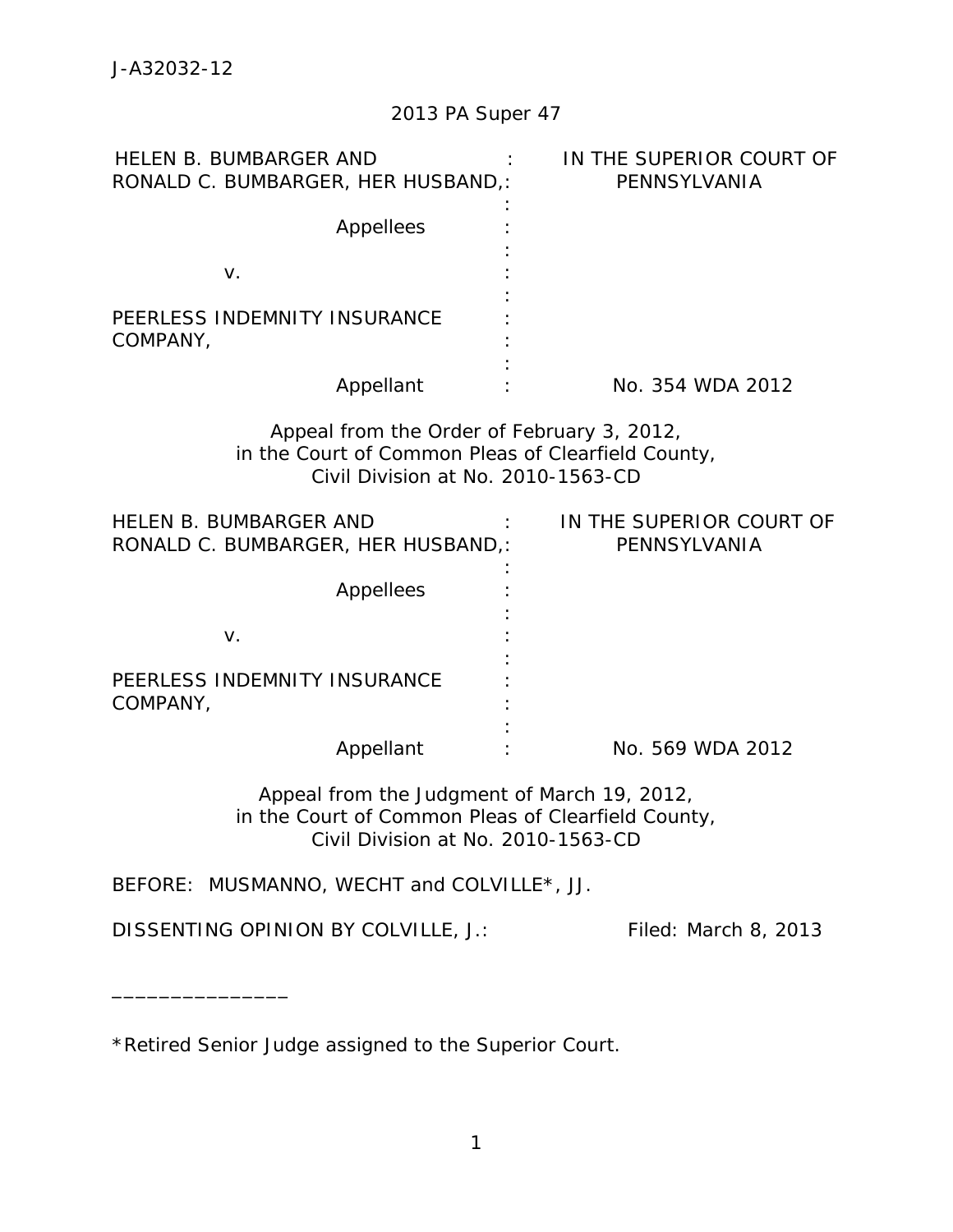On appeal, Appellant argues that this case is distinguishable from **Sackett III**. Appellant maintains that Appellees' policy's "after-acquired vehicle" clause continuously insured Appellees' third and fourth vehicles, as long as Appellees informed Appellant of the purchase of the vehicles within fourteen days. Appellant further maintains that the Endorsement that followed the purchase of Appellees' third vehicle and the Amended Declarations Pages that followed the purchases of Appellees' third and fourth vehicles simply documented an event that already had occurred - namely, the policy insured the newly acquired vehicles from the date of their purchase. Appellant argues that, because Appellees' vehicles were continuously insured by the policy's "after-acquired vehicle" clause, pursuant to *Sackett II*, Appellant did not have to have Appellees sign new stacked UM waivers when Appellees purchased these vehicles. According to Appellant, the original stacked UM waiver signed by Appellees remained in effect at the time of Appellees' accident; thus, the trial court erred by requiring Appellant to provide stacked UM coverage to Appellees. I agree with Appellant.

 My agreement with Appellant is informed by the following analysis in *Sackett II*:

It remains to consider the disagreement concerning the duration of the automatic coverage under an after-acquired-vehicle provision. Decisions from other jurisdictions suggest that both varieties of after-acquired-vehicle clauses (those that afford closed-term coverage solely during the reporting period and those that contemplate continuing coverage) are utilized in

2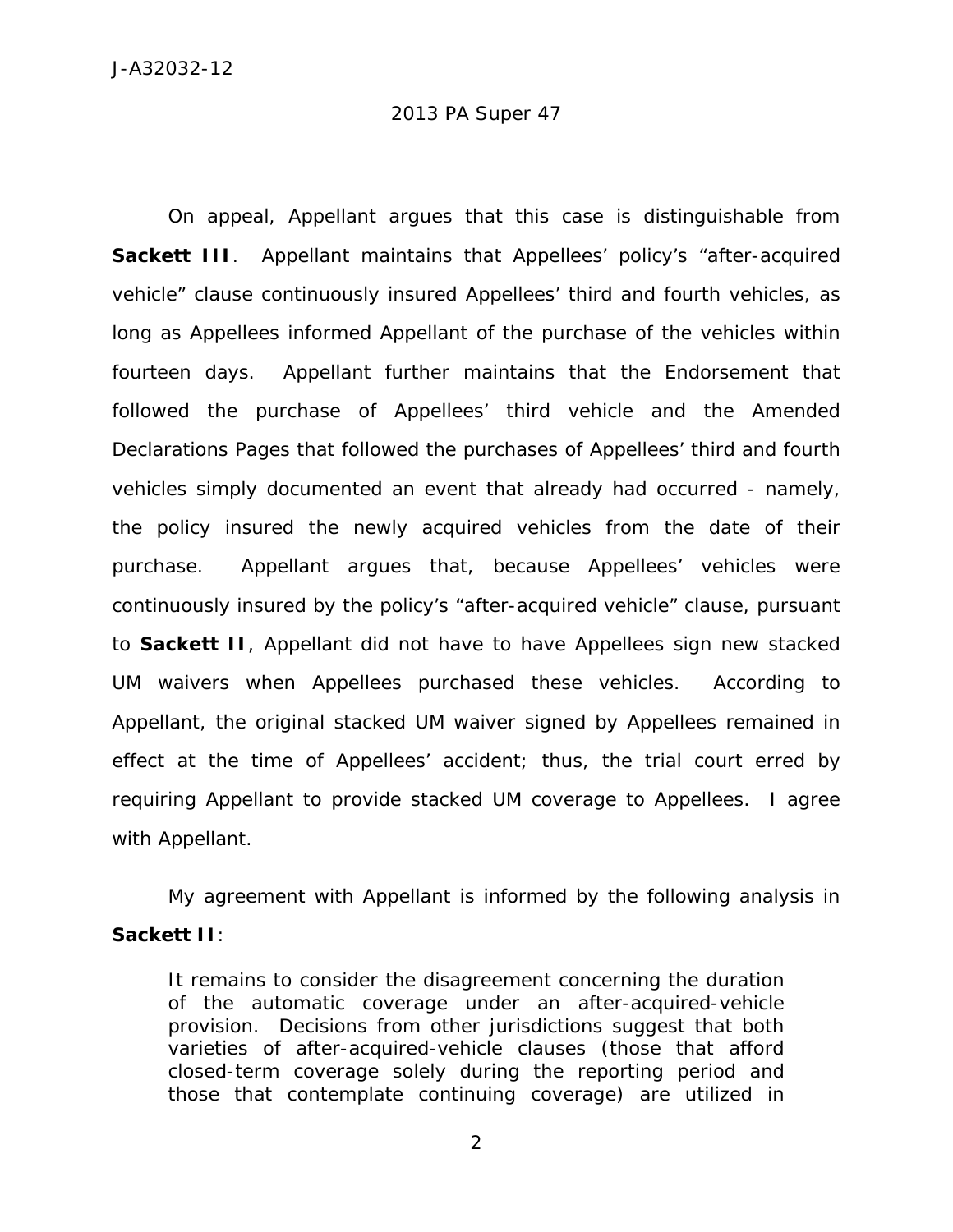automobile insurance policies. For example, in *Bird v. State Farm Mutual Automobile Insurance Company*, 142 N.M. 346, 165 P.3d 343 (2007), the court reviewed a policy containing an after-acquired-vehicle clause that extended coverage to new vehicles only until the thirty-first day after acquisition, thus requiring insureds to apply for a new policy to acquire coverage thereafter. *See id.* at 346–47. On the other hand, in *Satterfield v. Erie Insurance Property and Casualty*, 217 W.Va. 474, 618 S.E.2d 483 (2005), the afteracquired-vehicle clause in the policy under review extended continuing automatic coverage, subject only to a condition subsequent of notice to the insurer concerning the purchase (and, presumably, payment of an additional premium). *See id.* at 485; *accord Christensen v. Mountain West Farm Bureau Mut. Ins. Co.*, 303 Mont. 493, 22 P.3d 624, 629 (2000) (concluding that, "if other conditions of 'after acquired vehicle' coverage are met, coverage on newly acquired vehicles attaches at the time of acquisition and continues for the policy period unless the insured refuses to pay any additional premium which is requested"). *See generally* LEE R. RUSS, 8A COUCH ON INSURANCE § 117:25 (3d ed.2007) (characterizing continuing coverage under an after-acquired-vehicle clause upon notice of acquisition to the insurer as effecting "an extension [of coverage] beyond the initial automatic period"). To the degree that coverage under a particular after-acquired-vehicle provision continues in effect throughout the existing policy period, subject only to conditions subsequent such as notice and the payment of premiums, again, we clarify that *Sackett I* should not disturb the effect of an initial UM/UIM stacking waiver obtained in connection with a multi-vehicle policy. Again, our reasoning is that the term "purchase," as specially used in [Pa.C.S.A. §] 1738, does not subsume such adjustments to the scope of an existing policy containing such terms.

We hold that the extension of coverage under an after-acquiredvehicle provision to a vehicle added to a pre-existing multivehicle policy is not a new purchase of coverage for purposes of Section 1738(c), and thus, does not trigger an obligation on the part of the insurer to obtain new or supplemental UM/UIM stacking waivers. However, where coverage under an afteracquired-vehicle clause is expressly made finite by the terms of the policy, *see*, *e.g.*, *Bird*, 165 P.3d at 346–47, *Sackett I*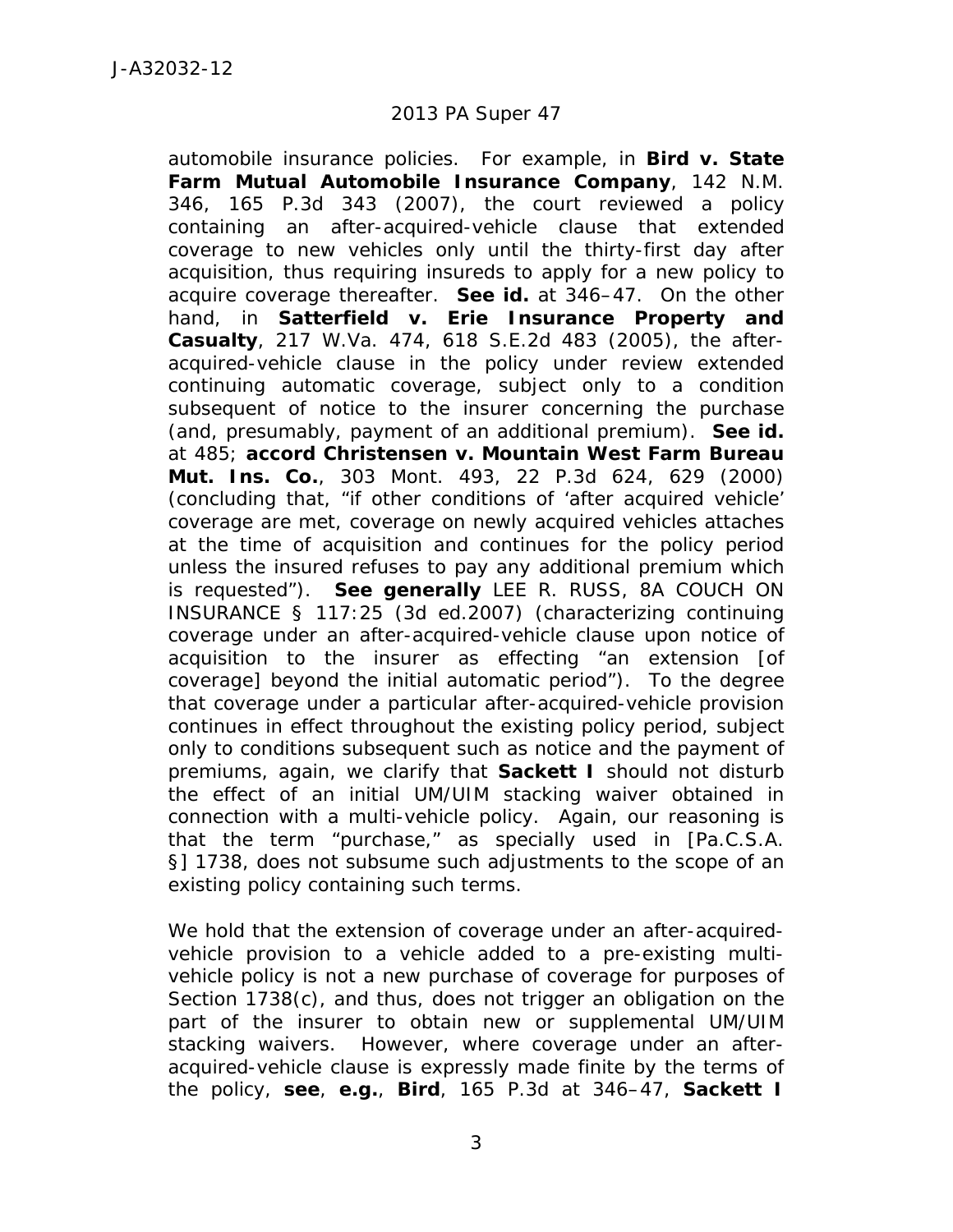controls and requires the execution of a new UM/UIM stacking waiver upon the expiration of the automatic coverage in order for the unstacked coverage option to continue in effect subsequent to such expiration.

**Sackett II**, at 333-34 (footnotes omitted).

 The "after-acquired vehicle" clause at issue in this case provides as follows:

2. Coverage for a "newly acquired auto" is provided as described below. If you ask us to insure a "newly acquired auto" after a specified time period described below has elapsed, any coverage we provide for a "newly acquired auto" will begin at the time you request the coverage.

a. For any coverage provided in this policy except Coverage for Damage To Your Auto, a "newly acquired auto" will have the broadest coverage we now provide for any vehicle shown in the Declarations. Coverage begins on the date you become the owner. However, for this coverage to apply to a "newly acquired auto" which is in addition to any vehicle shown in the Declarations, you must ask us to insure it within 14 days after you become the owner.

If a "newly acquired auto" replaces a vehicle shown in the Declarations, coverage is provided for this vehicle without having to ask us to insure it.

Exhibits to the Amended Complaint, 12/10/10, Personal Auto Policy Definitions, at ¶2.a.

 The unambiguous language employed in this provision clearly establishes that coverage under this clause began when Appellees became owners of their non-replacement vehicles and continued in effect indefinitely,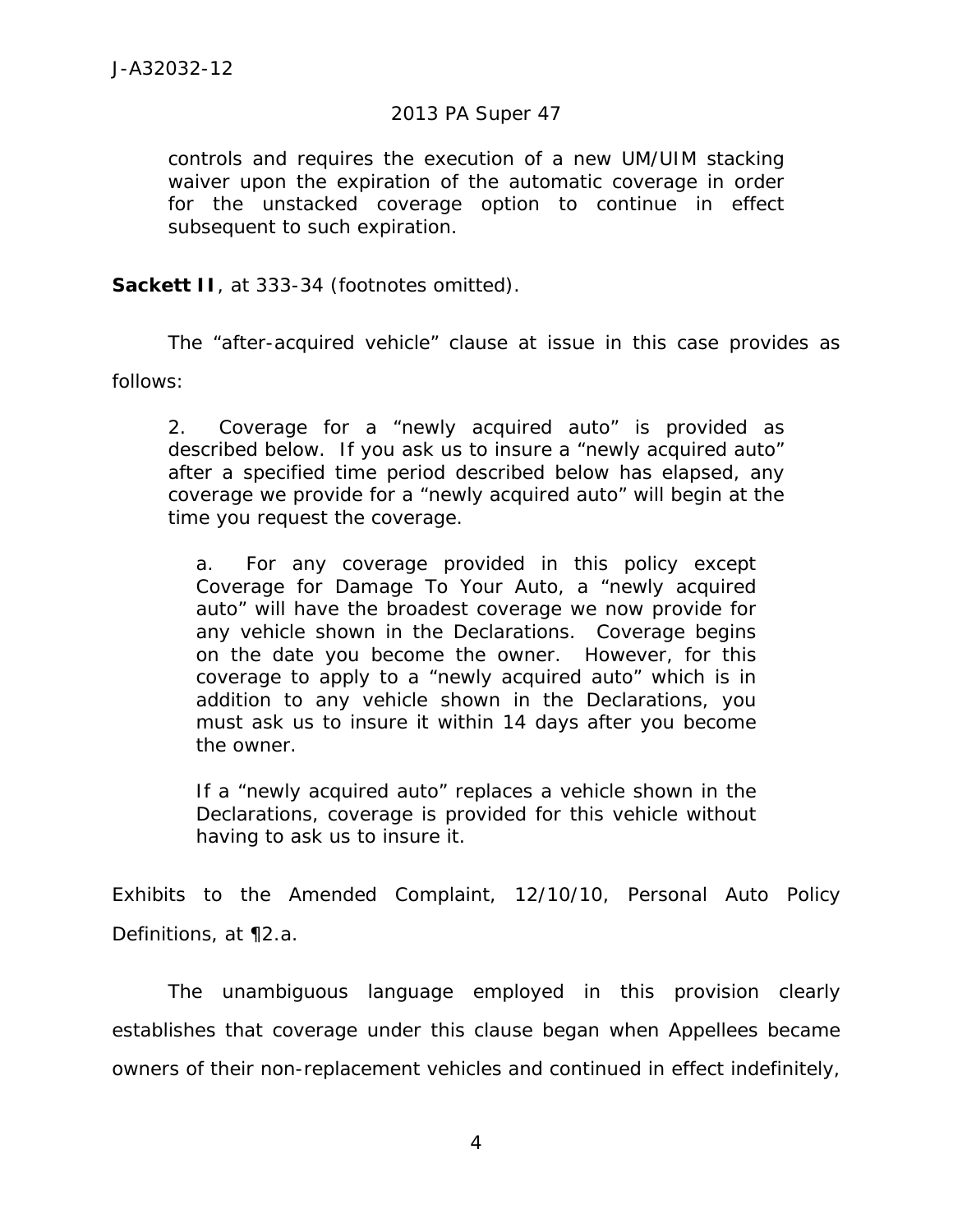as long as Appellees asked Appellant to insure the vehicle within fourteen days. Thus, Appellees' purchases of their third and fourth vehicles did not disturb the effect of their initial waiver of UM coverage. This Court's decision in *Sackett III* does not alter this conclusion.

 Unlike the "after-acquired vehicle" clause in this case, the Sacketts' "after-acquired vehicle" clause was finite. Coverage under the Sacketts' "after-acquired vehicle" clause only insured newly acquired, nonreplacement vehicles for thirty days after their purchase. In order for the Sacketts to have continued insurance coverage on newly acquired, nonreplacement vehicles, they had to insure such vehicles with their insurer or an affiliate. In other words, the Sacketts' policy did not allow newly acquired, non-replacement vehicles to remain indefinitely insured pursuant to the policy's "after-acquired vehicle" clause. Consequently, pursuant to **Sackett I**, when the automatic coverage of the Sacketts' "after-aquired vehicle" clause expired, Insurer was required to have the Sacketts execute a new UM/UIM stacking waiver.

 The Sacketts purchased their newly acquired vehicle, a Ford Windstar, on July 19, 2000. Mr. Sackett was injured in an automobile accident on August 5, 2000. Thus, the accident occurred within the thirty days that the Sacketts' original policy would have covered the Windstar. However, on July 26, 2000, *i.e.*, before the accident, Insurer added the Windstar to the Sacketts' policy *via* an Endorsement. The significance of the Endorsement in **Sackett III** was that the Endorsement established that the Windstar no longer was insured under the policy's "after-acquired vehicle" clause; rather,

5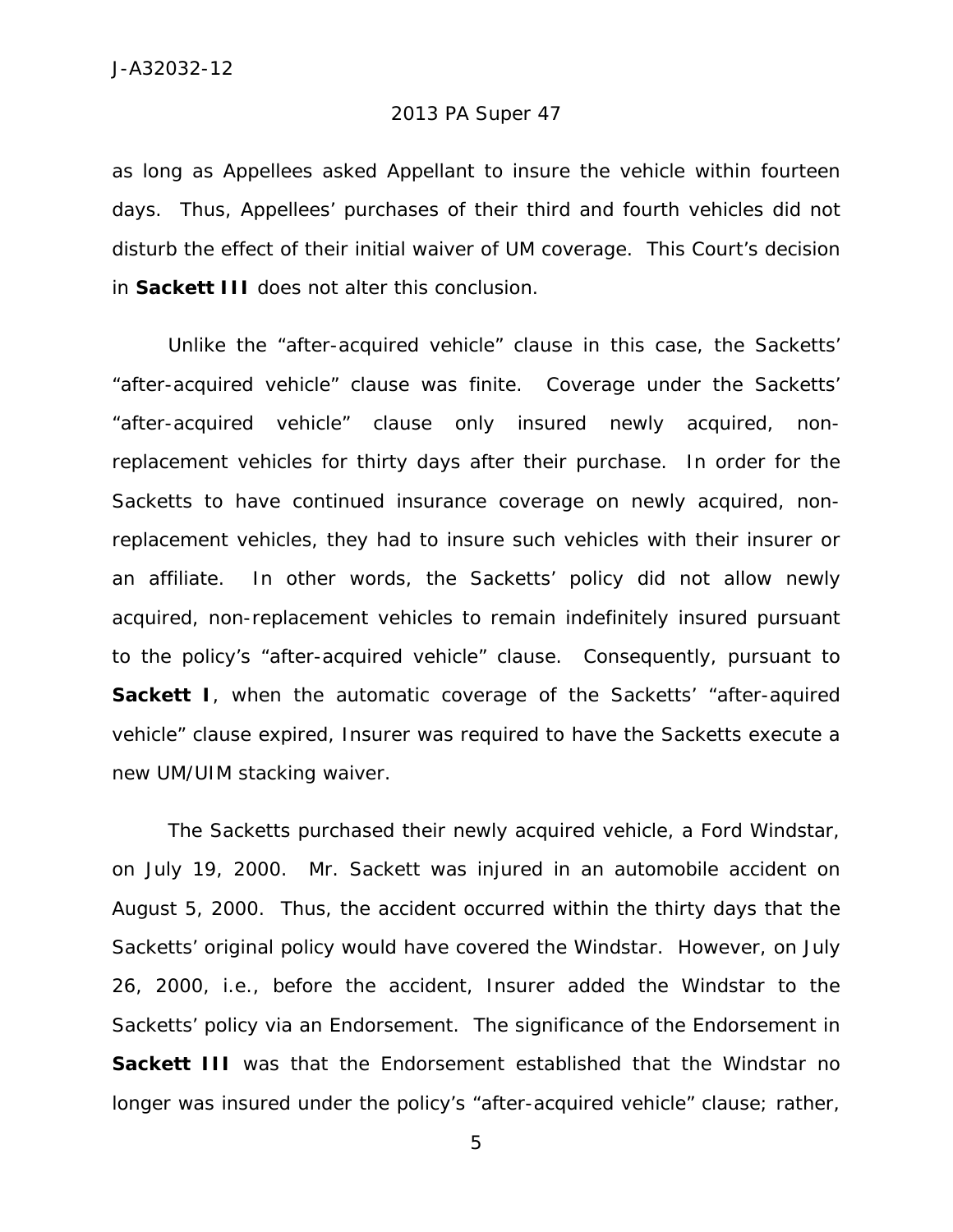at the time of the accident, the Windstar was insured under the general terms of the Sacketts' policy. The addition of the Windstar to the policy rendered the coverage under the "after-acquired vehicle" clause expired and, thus, triggered Insurer's duty to obtain from the Sacketts a newly signed waiver of UM/UIM coverage. Insurer failed to procure such a waiver; thus, Insurer was required to provide the Sacketts with stacked coverage.

 The Endorsement and Amended Declarations Pages in this case do not carry the significance of the Endorsement and Amended Declarations Page in **Sackett III**. The clear and unambiguous terms of the "after-acquired vehicle" clause in Appellees' policy establish that coverage under the clause was continuous and provided the same scope of insurance for Appellees' newly acquired vehicle as Appellees had for their previously insured vehicles. While the additions of Appellees' third and fourth vehicles to the policy were evidenced by an Endorsement and/or an Amended Declarations Page, Appellees already had signed a UM stacking waiver, and uninterrupted coverage was extended to their newly acquired vehicle pursuant to the "after-acquired vehicle" clause. Consequently, the additions of the newly acquired vehicles to Appellees' policy did not constitute purchases of coverage and, thus, did not trigger an obligation on Appellant's part to obtain from Appellees new or supplemental UM stacking waivers. Stated differently, the express language of the policy's "after-acquired vehicle" clause did not make coverage under that clause finite. Thus, coverage under that clause did not expire, and as I already have stated, Appellant was not required to get newly signed UM stacking waivers from Appellees.

6